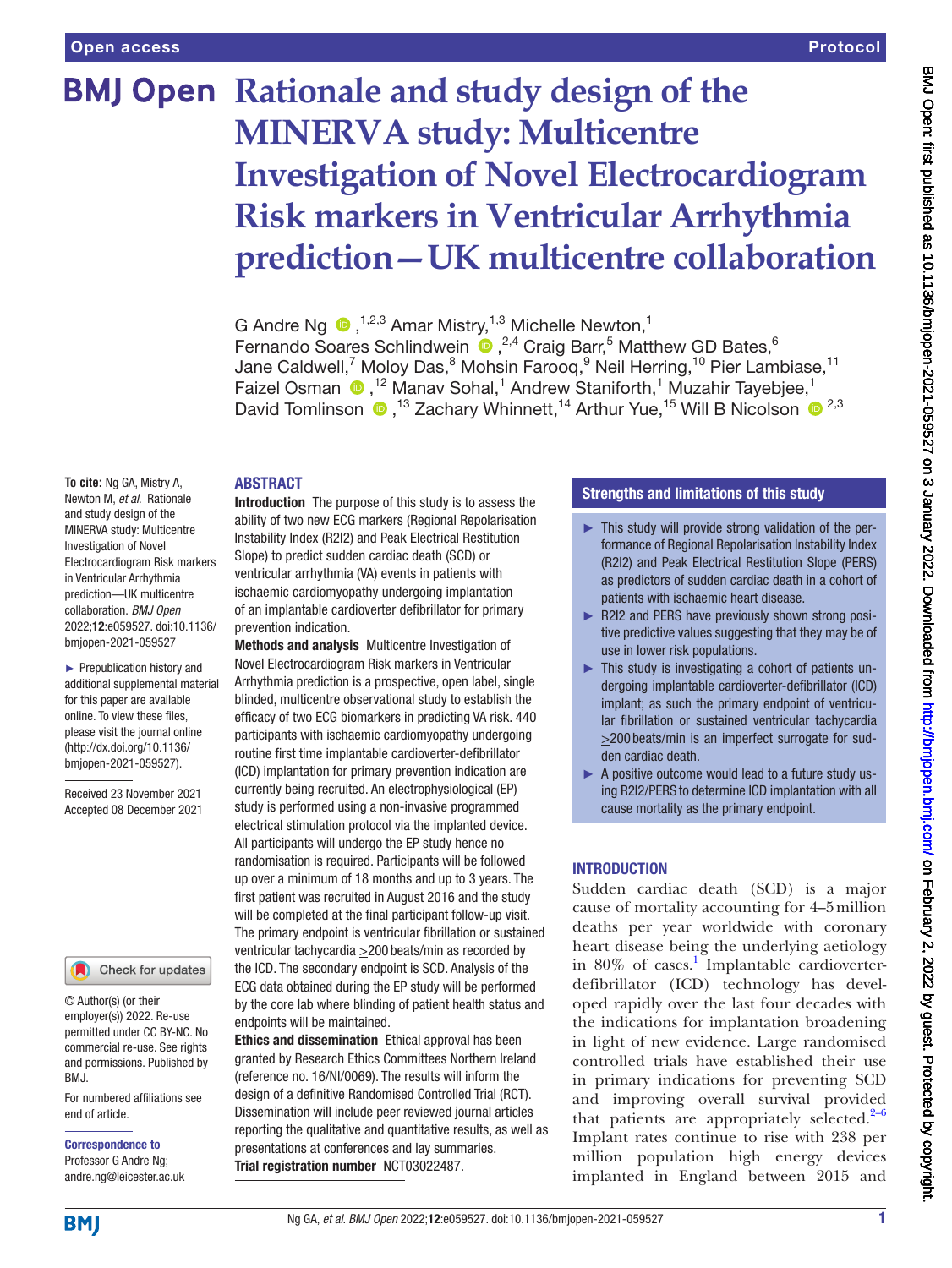2016.<sup>[7](#page-6-2)</sup> Despite this, SCD remains an important cause of mortality because of the limitations of current risk assessment. The majority of deaths occur in those considered to be low risk using current stratification criteria.<sup>[8](#page-6-3)</sup> Also, a substantial proportion of ICD recipients do not require therapy from their devices and ICDs carry a substantial morbidity with possible complications such as infection and inappropriate shocks.<sup>[9](#page-6-4)</sup> Imprecise ICD prescription can result in unnecessary cost with often suboptimal selection based on crude clinical parameters. SCD risk stratification therefore remains inadequate and a priority area for clinical research.

Action potential duration (APD) restitution describes an inherent property of the myocardium whereby the APD is dependent on the preceding diastolic interval (DI). The DI is the rest period between repolarisation and the next excitation. The relationship between APD and DI can be plotted on a restitution curve.<sup>10</sup> The APD lengthens with longer DIs but at shorter DIs the APD restitution curve steepens such that small changes in DI cause a large change in APD.

APD restitution has been shown to be an important property in the genesis and maintenance of ventricular arrhythmia (VA). Ventricular fibrillation (VF) consists of multiple spiral re-entrant waves which have short lifetimes and require continual generation in order to persist and propagate. This is provided by wavebreak with electrical wavefront splitting into multiple wavelets.<sup>[11](#page-6-6)</sup>

APD restitution has been proposed to be associated with arrhythmogenesis by two different mechanisms. First, the 'restitution hypothesis' states that the main determinant of wavebreak is the steepness of the restitution curve. When the gradient of the restitution curve is  $>1$ , small changes in DI can lead to a large change in APD and oscillations between APD and DI are magnified. Computer and experimental models have shown that steep curves promote instability and spiral wave breakup which in turn can lead to  $\overline{VF}^{12}$  13 Second, heterogeneity of APD restitution in adjacent myocardium allows wavefronts to become dissonant, thereby providing a substrate for wavebreak and re-entry. APD restitution properties within the ventricle have been shown to display interventricular, intraventricular and transmural heterogeneity.<sup>[14–16](#page-6-8)</sup>

Two novel surface ECG markers have been developed based on the principles of these mechanisms.<sup>17</sup> The Regional Restitution Instability Index (R2I2) reflects heterogeneous restitution behaviour in different regions of the heart quantified using interlead heterogeneity. It is derived from the difference of the mean SD of the residuals from the mean gradient for each ECG lead across the range of DIs. In an initial retrospective study in patients with ischaemic cardiomyopathy, R2I2 was shown to be associated with VA or death. $18$  It was subsequently evaluated in a prospective, blinded study of 60 patients where it successfully replicated the findings of the retrospective study. R2I2 was found to be significantly higher in those reaching the endpoint of VA/SCD compared with those that had not  $(1.11\pm0.09 \text{ vs } 0.84\pm0.04, \text{ p=0.003}).$  Using

a predefined cut-off value from the retrospective study, patients with R2I2>1.03 had significantly higher rates of VA/SCD (p<0.0001) with a sensitivity, specificity, positive predictive value and negative predictive value of 63%, 82%, 56% and 86%, respectively.[19](#page-6-11)

A second surface ECG marker that measures peak APD restitution gradient was also assessed within the same cohort of patients with ischaemic cardiomyopathy.<sup>[19](#page-6-11)</sup> Peak ECG Restitution Slope (PERS) was calculated as the mean of the peak restitution slopes across the 12 ECG leads. PERS was significantly higher in those experiencing VA/ SCD than those that did not. Patients with PERS >1.21 were shown to have an incidence ratio of 4.1 times than those with PERS <1.21. Combining both biomarkers, a R2I2 $\geq$ 1.03 and PERS  $\geq$ 1.21 gave a sensitivity, specificity, positive predictive value and negative predictive value of 50%, 95%, 80% and 84%. The relative risk of VA/SCD was 21.6 when compared with R2I2<1.03and PERS<1.21 combined. The predictive utility of both markers for VA/ SCD was independent of left ventricular ejection fraction (LVEF) and QRS duration. The two parameters were also independent of each other supporting the view that they reflect different arrhythmogenic mechanisms.

Although the findings from this study were statistically significant and replicated the findings of the initial retrospective study, a relatively small number of participants were recruited from a single UK centre. ICDs were implanted for both primary and secondary indications in the prospective study with devices implanted for a secondary prevention indication accounting for the greatest proportion of VA/SCD endpoints. This potentially questions whether these ECG markers would retain significant predictive value in the primary prevention population given that implanting a device would need greater justification in such a patient. Both VA and SCD were combined as a single endpoint. Given that VA may be asymptomatic, self-terminating and not resulting in SCD, this combined endpoint would not adequately reflect the predictive risk of mortality.

The Multicentre Investigation of Novel Electrocardiogram Risk markers in Ventricular Arrhythmia prediction (MINERVA) study has been designed to address these issues aiming to further stratify VA and SCD risk for primary prevention in a multicentre trial. The MINERVA Investigators group is part of the British Heart Rhythm Society Multicentre Trial Collaboration.

## STUDY DESIGN

MINERVA is a prospective, open label, single-blinded, multicentre observational study. The study is registered with ClinicalTrials.gov (NCT03022487) and National Institute of Health Research in the UK (trial no. 31324). Patients with ischaemic cardiomyopathy undergoing a first time ICD or Cardiac Resynchronisation Therapy-Defibrillator (CRT-D) implantation for primary prevention (according to UK NICE guidelines<sup>20</sup>) will undergo a standard 30min electrophysiological (EP) cardiac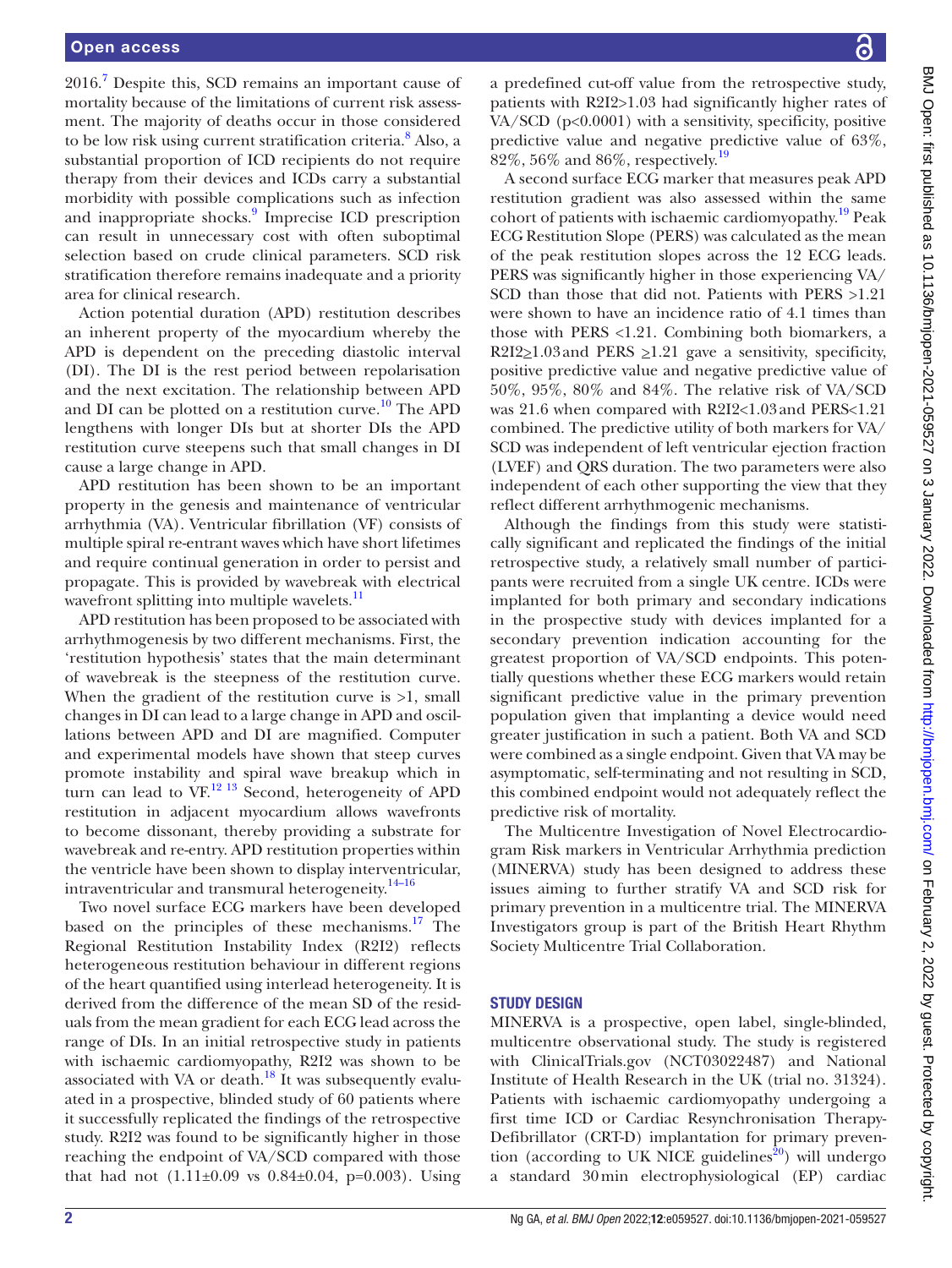stimulation protocol performed at the end of the implant procedure. The EP test will be performed while recording a high-resolution digital 12-lead ECG. There is no randomisation required as all study participants will receive EP study at baseline. Standard clinical follow-up will take place through the ICD clinic as per local arrangements. Blinding will be maintained at the core lab where the ECG analysis will be performed. The core lab will not have details of patient health status. The results derived from the EP study data will be correlated with event rates to establish the relationship of the ECG markers in predicting VA risk. The study is event-driven with a sample size of 440 patients. Recruitment for this study has begun with the first patient having been recruited in August 2016. The minimum follow-up period should be 18 months and a maximum of 3 years.

#### Patient and public involvement

The science underpinning this study and this research study were presented to patients and the public 17 November 2015.

#### **OBJECTIVES**

The primary objective is to investigate whether R2I2 and PERS are significantly higher in ischaemic cardiomyopathy patients reaching the endpoint of VA and/or SCD than those who do not during the follow-up period. The secondary objectives are to assess whether significantly more endpoints are reached in patients with any of the following:

- $\blacktriangleright$  R2I2\subset 2.03 in comparison to R2I2\subset R2I2\subset 0.03.
- PERS>1.21 in comparison to PERS<1.21.
- Both R2I2 $\geq$ 1.03 and PERS  $\geq$ 1.21 in comparison to both R2I2<1.03and PERS<1.21.

The primary endpoint is VF or sustained ventricular tachycardia at a rate greater than 200 beats/min as recorded by the ICD. The secondary endpoint is SCD. The endpoints will be adjudicated by the Endpoint validation committee.

## PATIENTS

The intended population for this study are patients with ischaemic cardiomyopathy attending for a de novo ICD implantation (including CRT-D) for primary prevention indications based on current National Institute for Health and Care Excellence (NICE) guidelines  $(table 1)$  $(table 1)$ .<sup>[20](#page-6-12)</sup> Patients at 15 UK centres ([online supplemental appendix](https://dx.doi.org/10.1136/bmjopen-2021-059527)  [1](https://dx.doi.org/10.1136/bmjopen-2021-059527)) who meet the inclusion and exclusion criteria, as detailed below, will be considered for the study.

#### Inclusion criteria

To be included in the study, patients must be aged over 18 years of age, able to give informed consent for participation, and able to comply with the study requirements. Female patients of childbearing potential must be willing to ensure the use of effective contraception by themselves or their partner during the course of the study. All patients must have a diagnosis of ischaemic cardiomyopathy, on stable medication (as defined as no more than a 100% increase or 50% decrease in current regular medication for at least 4weeks prior to study entry), and be attending for a de novo, primary prevention ICD implantation based on NICE technology appraisal (TA314). They must be able to read and understand English and allow their general practitioner (GP) and consultant, if appropriate, to be notified of participation in the study. Lastly, they must be able to and agree to attend follow-up at the study site until the closure of the study.

## Exclusion criteria

Patients are excluded from this study if they are within 28 days of an acute coronary syndrome or cardiac surgery, scheduled for elective surgery or any procedure requiring general anaesthesia, are pregnant, lactating or planning a pregnancy during the course of the study, have significant renal disease (requiring renal replacement therapy and/ or estimated Glomerular Filtration Rate (eGFR)<15), severe liver disease (end stage or the presence of liver cirrhosis), are participating in another research study involving an investigational product in the last 12 weeks, are undergoing any interventional research, have contraindications for an EP study including haemodynamic instability, severe valvular pathology as defined by the British Society of Echocardiography guidelines, have

<span id="page-2-0"></span>Table 1 Treatment options with implantable cardioverter-defibrillator (ICD) or CRT for people with heart failure who have left ventricular dysfunction with an Left ventricular ejection fraction of 35% or less (according to New York Heart Association (NYHA) class, QRS duration, LBBB, left bundle branch block)

|                                | <b>NYHA class</b> |                                    |                |                                  |
|--------------------------------|-------------------|------------------------------------|----------------|----------------------------------|
| <b>QRS</b> interval            |                   |                                    | Ш              | IV                               |
| $<$ 120 $ms$                   |                   | ICD if there is a high risk of SCD |                | ICD/CRT not clinically indicated |
| 120-149 ms without LBBB        | ICD               | ICD                                | <b>ICD</b>     | CRT-P                            |
| 120–149 ms with LBBB           | <b>ICD</b>        | CRT-D                              | CRT-P or CRT-D | CRT-P                            |
| $\ge$ 150 ms with/without LBBB | CRT-D             | CRT-D                              | CRT-P or CRT-D | CRT-P                            |
|                                |                   |                                    |                |                                  |

Adapted from National Institute for Health and Care Excellence technology appraisals (TA314) ([20](#page-6-12)14).<sup>20</sup> SCD, sudden cardiac death.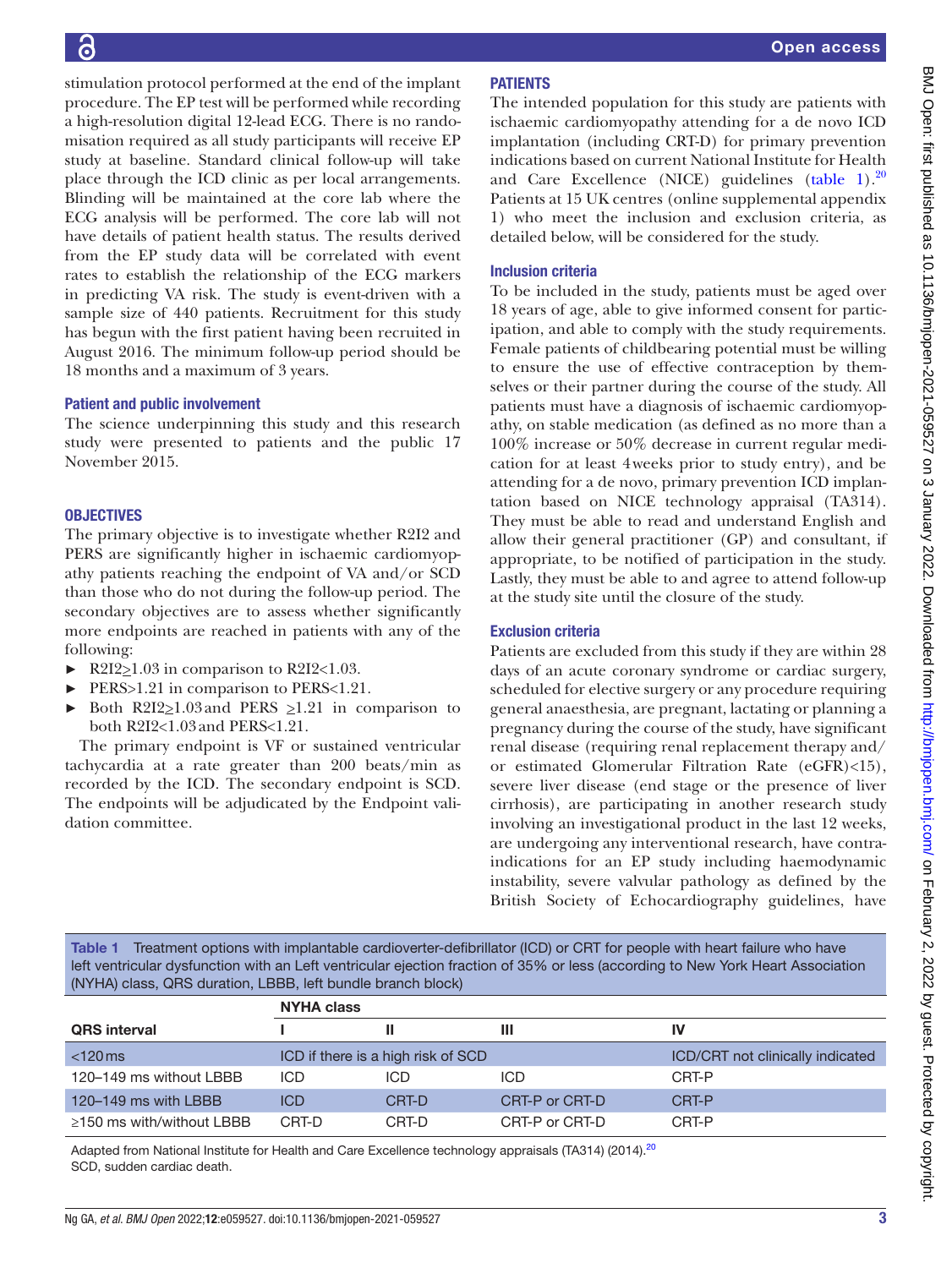

<span id="page-3-0"></span>Figure 1 Study flow chart. EP, electrophysiological; ICD, implantable cardioverter-defibrillator; PI, Principal Investigator.

symptomatic coronary artery disease, or had a stroke within the last 12 months. Participants will be excluded if they have a significant disease or disorder which, in the opinion of the investigator, may put the participant at risk because of participation in the study, or may influence the result of the study, or affect the participant's ability to participate in the study. At the time of ICD implantation the following exclusions from the study apply: the right ventricular lead is not apically positioned, if it is adjudged by the implanting physician that the patient would require a ventricular tachycardia (VT) therapy zone  $\leq 200$  beats/min or if there is any ventricular bradycardia pacing indication.

## Patient randomisation

No randomisation is required as all study participants will receive the EP study at baseline.

## **STUDY PLAN**

The pathway for the study is shown in [figure](#page-3-0) 1. The minimum follow-up period is 18 months. The study opened 8 July 2016 and will close 30 June 2021, patients have been recruited by 15 different centres in the UK. Recruitment has been substantially prolonged because of the COVID-19 epidemic.

## Screening and eligibility assessment

Only patients already destined for implantation of an ICD will be approached to consider participation in the study. They may be identified from either an inpatient or outpatient referral process. Once identified, the research team at each site will confirm the suitability of individual patients by reviewing their medical history and notes. Eligibility will be confirmed from the assessment of basic demographics, medical history, concomitant medication, recent ECGs, cardiac function and blood tests. After informing the care team, the research team will then approach eligible patients either in person, when they are visiting the hospital for routine outpatient appointments, while they are inpatients awaiting the procedure itself, or

via telephone conversation to enquire if they would like to be considered for the study. The patient information leaflet and informed consent form will be given or sent to the patient for full consideration. They will be allowed a minimum of 24 hours to consider the information. Written informed consent will be obtained either at a subsequent visit or on the day of the implantation of the ICD.

## Baseline assessment

Following recruitment, demographic information, medical history, concomitant medication, basic blood chemistry, ECG parameters and LVEF (as assessed by either echocardiography or MRI) will be confirmed and documented as baseline data.

## Non-invasive EP study via ICD

At ICD implantation, the deliverable therapy zones will be programmed at rates >200 beats/min with a monitor-only zone from 150 beats/min. The parameters will otherwise be programmed according to the manufacturer specific guidelines as per the 2015 Consensus Statement on Optimal ICD Programming and Testing.<sup>21</sup>

The EP study is performed using a single extrastimulus protocol as per the standard non-invasive physiological stimulation function of ICDs from all manufacturers and will be performed through the device immediately post implantation.

Recording of the digital 12-lead ECG during the EP study protocol will be performed using a portable highresolution 1kHz sampling digital ECG recorder (Norav 1200-HR (Norav Medical, Weisbaden, Germany)) and the company software and hardware (Universal Serial Bus (USB) dongle) included with the Personal Computer (PC) interface. The risks of the non-invasive EP study are small  $(1.3\%$  risk of arrhythmia).<sup>22</sup> Unlike a standard VT stimulation study, the aim is not to provoke VA. The objective is simply to obtain a range of values from which to derive R2I2 and PERS. The non-invasive EP procedure would add no more than 30min to the standard care of the ICD implant.

Programmed stimulation will be delivered at the right ventricular (RV) apex via the ICD using the manufacturerspecific programmer. Rectangular pulses will be delivered with a pulse duration of 2 ms and output at three times the diastolic threshold. The drive train (S1) length is 10 beats followed by one extrastimulus (S2). For valid data, the final two S1 of the drive train and S2 must successfully capture in succession [\(figure](#page-4-0) 2), or else the drive train would be repeated.

The EP study protocol consists of two stages which are both repeated. For stage 1, a drive cycle length (DCL) of 600ms is followed by a single S2 at 500ms. Drive trains are to be repeated with S1−S2 coupling interval decremented by 20–300ms and then by 10ms to the effective refractory period (ERP). If breakthrough beats are seen consistently in the drive train, the DCL should be reduced to 500ms with the S1−S2 interval starting at 460ms.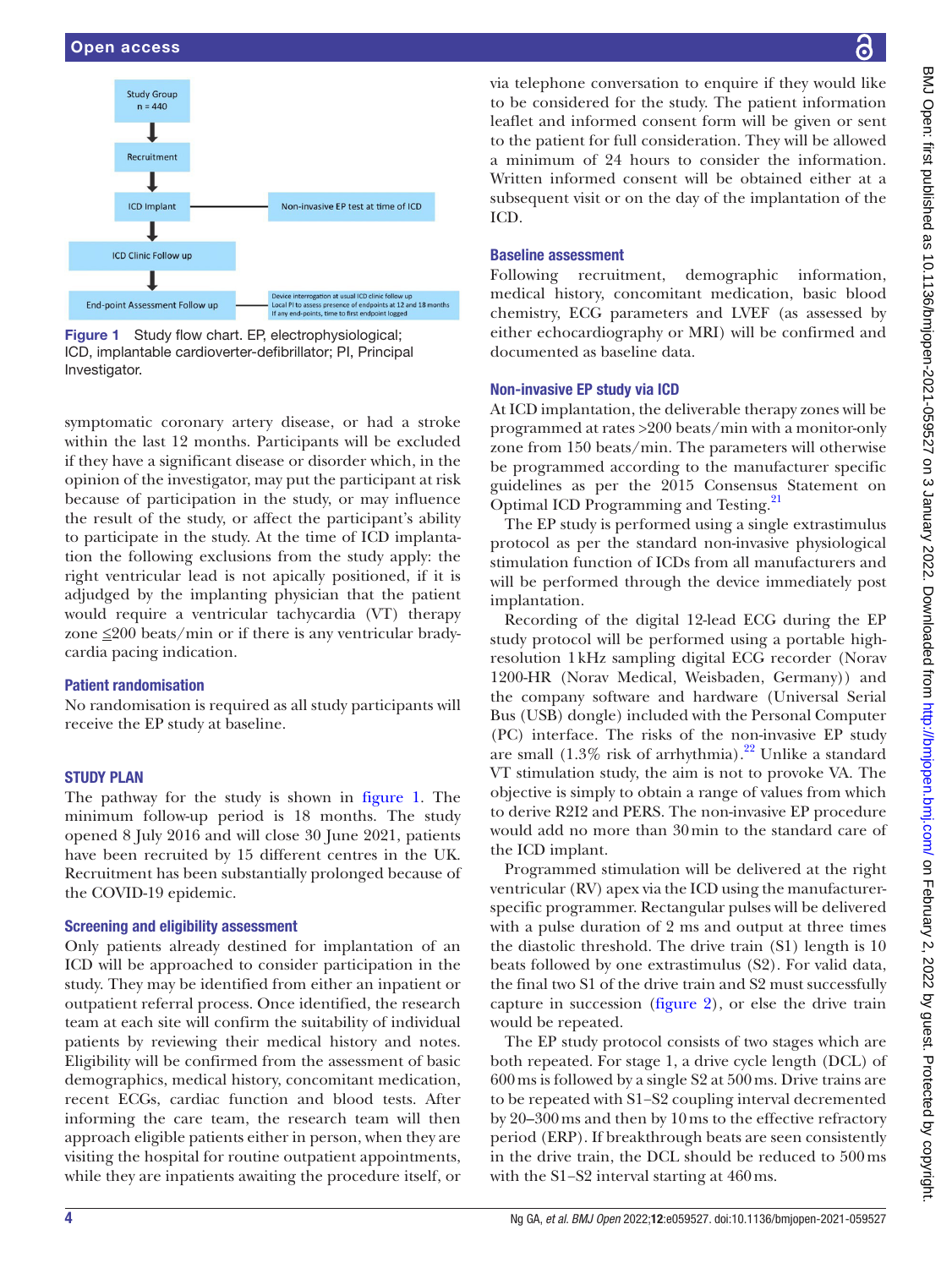#### Open access





<span id="page-4-0"></span>Figure 2 Example of captured stimulus. For valid data, the final two S1 of the drive train and S2 must successfully capture in succession, or else the drive train should be repeated.

For stage 2, the DCL is 400 ms with the initial coupling interval at 360 ms, decremented by 20–300 ms and then by 10 ms to ERP.

#### Subsequent assessment and follow-up

6

Standard clinical follow-up will take place through the ICD clinic as per local arrangements. The initial appointment usually takes place 4–6 weeks post implantation and subsequently every 6 months. During the appointments, an ICD interrogation will be performed with the report exported as part of routine clinical care by a cardiac physiologist or a suitably trained investigator. Some centres may use home monitoring. During the appointments, the research team will recheck eligibility, reconfirm willingness to participate, assess and record the presence of arrhythmia-related endpoints, record current medications, and report any adverse events (AE). Information not requiring device interrogation can be obtained through telephone interviews. At preset time intervals (12 and 18 months), the local PI will assess the presence of endpoints from patient notes and record the exact time to the first endpoint if present.

#### Analysis of R2I2 and PERS

The ECGs recorded during the EP study will be exported at 16-bit resolution for analysis. The digital ECG data will be transferred to the core lab for analysis using custom software written in MATLAB® (Mathworks, Natick, USA). All data analysis and calculation of the R2I2 and PERS values will be performed by an investigator blinded to the clinical endpoints. A stepwise linear-fitting method, which is a standard approach, will be used to construct restitution curves using surface ECG surrogates for APD and DI (Q–T<sub>peak</sub> interval and T<sub>peak</sub>–Q interval) as described in



<span id="page-4-1"></span>Figure 3 Derivation of Regional Restitution Instability Index (R2I2) and Peak ECG Restitution Slope (PERS). (A) Stimulation protocol demonstrating the fiducial points of  $T_{peak}$ Q and QT $_{peak}$  (blue) which are required to plot on the restitution curve (B) gradients are fitted for each 40ms overlapping least square linear segment. The mean of the SD of gradient differences from the mean gradient is taken as the R2I2. The mean of the peak restitution curve slope is calculated to be the PERS value (reproduced with permission from Nicolson 2014).<sup>[19](#page-6-11)</sup>

previous works [\(figure](#page-4-1) 3).<sup>1019</sup> For each lead of the surface ECG, the Q-T<sub>peak</sub> is plotted against the T<sub>peak</sub>-Q. Gradients are fitted for each 40 ms overlapping least square linear segment. For each lead, in each 40 ms segment, the difference of the gradient from the mean gradient is calculated. The mean of the SD is taken as the R2I2. The mean of the peak restitution curve slope is calculated to be the PERS value.

#### Statistical considerations

Digital ECG data obtained from the EP study will be securely transferred to the Core Lab for prospective analysis and calculation (blinded to clinical outcome) of R2I2 and PERS. Once 12-month and 18-month endpoint assessment have been made for each participant, the study groups will be divided into those reaching endpoint and those not reaching endpoint. Based on existing data, R2I2 data are expected to be parametric and PERS data non-parametric. Parametric data will be expressed as mean (±SEM) and analysed using a Student's t-test; nonparametric data as median (IQR) and analysed using the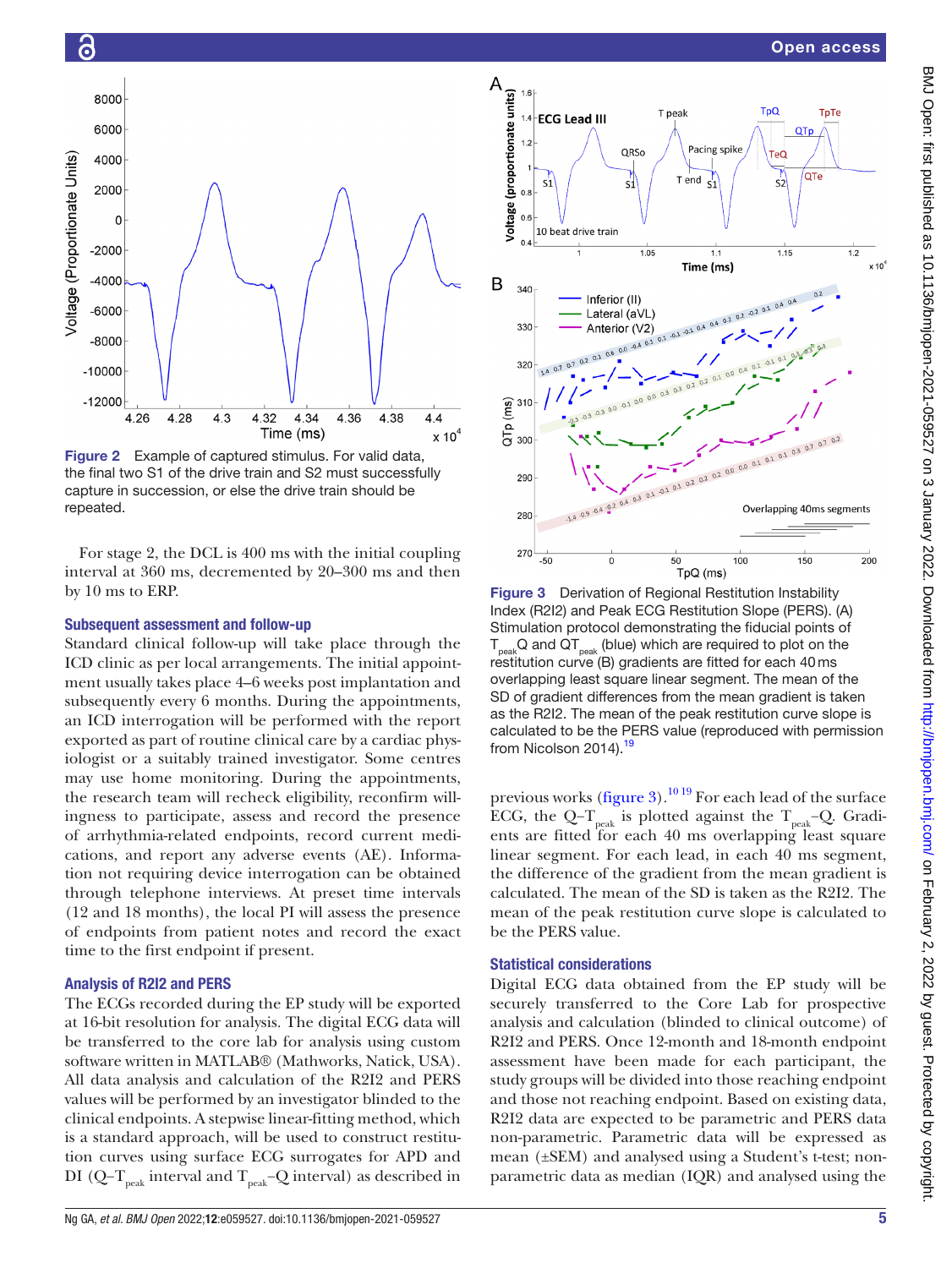Mann-Whitney U test. Proportions will be analysed using a two-sided Fisher's exact test. Previous work<sup>18 19</sup> has found that an R2I2 value of 1.03 and PERS value of 1.21 provide the best 'cut-off' values to partition patients into 'high' and 'low' risk groups, from which Kaplan-Meier survival curves can be drawn for patient subgroups partitioned by this R2I2 cut-off and for patient subgroups partitioned by combinations of R2I2 and PERS cut-offs; comparison of cumulative endpoints will again be based on logarithmic transformations and survival will be recorded as time to first endpoint or the end of follow-up.

#### Sample size

The sample size was informed by a two-sample t-test power calculation using the Satterthwaite approximation for unequal variances and using the R2I2 data from a previous study (R2I2 in VA/SCD group compared with non-VA/ SCD, mean $\pm$ SD 1.11 $\pm$ 0.36 vs 0.84 $\pm$ 0.27).<sup>19</sup> To achieve over 90% power at a 5% significance level requires a minimum of 22 patients reaching endpoint. The endpoint rate is estimated to be 5% based on Multicenter Automatic Defibrillator Implantation Trial: Reduce Inappropriate Therapy (MADIT-RIT) study data.<sup>[23](#page-6-15)</sup> Hence, to achieve 22 endpoints during 12 months of follow-up, a sample size of 440 participants will be required. A p value of <0.05will be considered to be significant.

#### Ethics, dissemination and monitoring

The Steering Committee consists of the study PI's [\(online](https://dx.doi.org/10.1136/bmjopen-2021-059527) [supplemental appendix 1](https://dx.doi.org/10.1136/bmjopen-2021-059527)) who are responsible for the clinical and scientific conduct of the study and the publication of the results. In addition, the Steering Committee will review AE and serious AE. The research coordinator will prepare the endpoints for adjudication by the endpoints committee who will not have access to blinded data ([online supplemental appendix 2\)](https://dx.doi.org/10.1136/bmjopen-2021-059527). The results will inform the design of a definitive RCT. Dissemination will include peer-reviewed journal articles reporting the qualitative and quantitative results, as well as presentations at conferences and lay summaries.

The study design and research protocol were approved by the Research Ethics Committees Northern Ireland (reference no. 16/NI/0069) and Health Research Authority (IRAS reference 186618, EDGE ID 51707) with informed consent being obtained from the subjects. The study is being conducted in accordance with UK laws, Good Clinical Practice, and the Declaration of Helsinki 2002.

## **DISCUSSION**

LVEF is the current predominantly used, lealst-worst tool for ICD risk stratification. The reliance on this marker leads to a large number of patients who, on the basis of LVEF, are considered low risk but go on to have SCD. This is while a substantial proportion of patients receiving ICDs do not make use of them; this results in considerable, unnecessary cost and morbidity. In the Multicenter

Automatic Defibrillator Implantation Trial II (MADIT-II) and Sudden Cardiac Death in Heart Failure Trial (SCD-HeFT) trials, in which reduced left ventricular (LV) function was the main marker of risk, only 10% of patients received appropriate ICD shock therapy per year during the 4-year follow-up period. $4<sup>5</sup>$ 

Basic science research on electrical restitution has been extended into translational work that has led to the development of two novel risk markers of SCD. R2I2 and PERS represent a technology using familiar ECG recording equipment and can be performed with minimal specialist training. R2I2 and PERS are both independent of LVEF in their association with VA/SCD occurrence. This raises the possibility that R2I2/PERS will retain sufficient positive predictive value in a lower risk population and it is anticipated that it will enable reclassification of patients who are currently stratified as low or medium risk to be identified to receive ICDs to prevent SCD.

#### Author affiliations

<sup>1</sup>Department of Cardiovascular Sciences, University of Leicester, Leicester, UK <sup>2</sup>NIHR Leicester Biomedical Research Centre Cardiovascular Diseases, Leicester, UK <sup>3</sup>Department of Cardiology, University Hospitals of Leicester NHS Trust, Leicester, UK 4 Department of Engineering, University of Leicester, Leicester, UK 5 Cardiology, Dudley Group NHS Foundation Trust, Dudley, UK

<sup>6</sup>Cardiology, South Tees Hospitals NHS Trust, Middlesbrough, UK

<sup>7</sup> Cardiology, Castle Hill Hosptial, Hull and East Yorkshire NHS Trust, Hull, UK <sup>8</sup> Cardiology, Newcastle Upon Tyne Hospitals NHS Foundation Trust, Newcastle Upon Tyne, UK

<sup>9</sup> Cardiology, Kettering General Hospital, Kettering, UK

- <sup>10</sup>Cardiology, Oxford University Hospitals NHS Foundation Trust, Oxford, UK
- <sup>11</sup>Cardiology, University College London Hospitals NHS Foundation Trust, London, UK <sup>12</sup>Cardiology, University Hospitals Coventry and Warwickshire NHS Trust, Coventry, UK
- 13Cardiology, University Hospitals Plymouth NHS Trust, Plymouth, UK
- <sup>14</sup>Cardiology, Imperial College Healthcare NHS Trust, London, UK
- <sup>15</sup>Cardiology, University Hospital Southampton, Southampton, UK

Acknowledgements The development of R2I2 and PERS includes studies which are part of the research portfolio supported by the National Institute for Health Research Leicester Biomedical Research Centre.

Contributors This study was conceived by GAN and WBN. All the authors were responsible for the design of the study and the acquisition of the data. All the authors were involved in the drafting of this work, final approval of the manuscript and are accountable for the work.

Funding This work was supported by a restricted grant from Heart Research UK (RG2649/15/18). GAN is supported by a British Heart Foundation Programme Grant (RG/17/3/32774). GAN and WBN are supported by a Medical Research Council Biomedical Catalyst, Developmental Pathway Funding Scheme Award (MR/ S037306/1).

**Competing interests** The University of Leicester has applied for a patent for the R2I2 and PERS ECG markers on behalf of WBN and GAN. GAN reports research fellow support from Boston Scientific Ltd and Abbott Ltd.AM's salary is supported by Abbott (formerly St Jude Medical).

Patient consent for publication Not applicable.

Provenance and peer review Not commissioned; peer reviewed for ethical and funding approval prior to submission.

Supplemental material This content has been supplied by the author(s). It has not been vetted by BMJ Publishing Group Limited (BMJ) and may not have been peer-reviewed. Any opinions or recommendations discussed are solely those of the author(s) and are not endorsed by BMJ. BMJ disclaims all liability and responsibility arising from any reliance placed on the content. Where the content includes any translated material, BMJ does not warrant the accuracy and reliability of the translations (including but not limited to local regulations, clinical guidelines,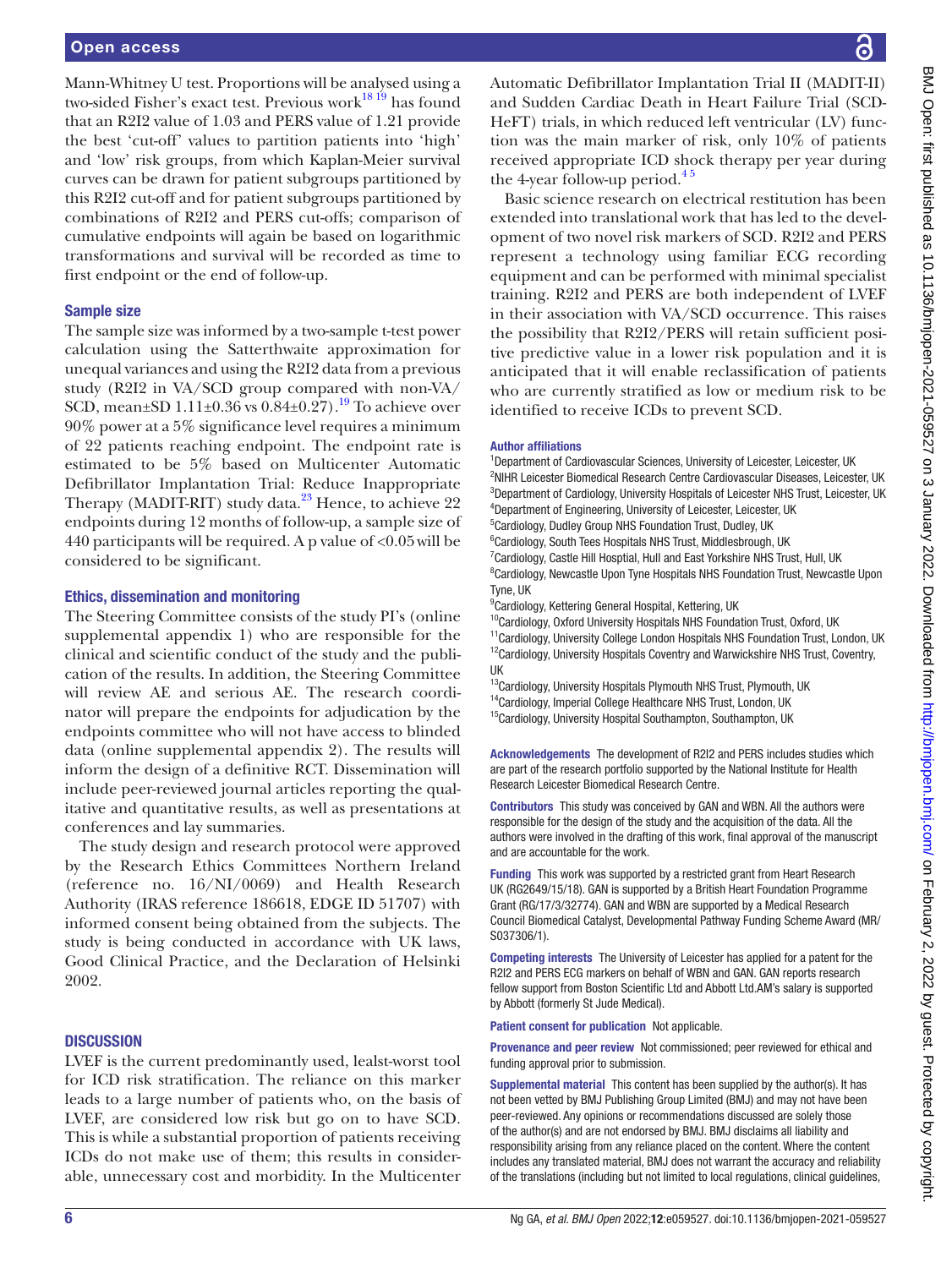terminology, drug names and drug dosages), and is not responsible for any error and/or omissions arising from translation and adaptation or otherwise.

Open access This is an open access article distributed in accordance with the Creative Commons Attribution Non Commercial (CC BY-NC 4.0) license, which permits others to distribute, remix, adapt, build upon this work non-commercially, and license their derivative works on different terms, provided the original work is properly cited, appropriate credit is given, any changes made indicated, and the use is non-commercial. See: <http://creativecommons.org/licenses/by-nc/4.0/>.

#### ORCID iDs

G Andre Ng <http://orcid.org/0000-0001-5965-0671> Fernando Soares Schlindwein <http://orcid.org/0000-0001-5981-7726> Faizel Osman <http://orcid.org/0000-0002-3962-5118> David Tomlinson <http://orcid.org/0000-0002-4417-5502> Will B Nicolson<http://orcid.org/0000-0002-5718-8767>

#### **REFERENCES**

- <span id="page-6-0"></span>1 Chugh SS, Reinier K, Teodorescu C, *et al*. Epidemiology of sudden cardiac death: clinical and research implications. *[Prog Cardiovasc](http://dx.doi.org/10.1016/j.pcad.2008.06.003)  [Dis](http://dx.doi.org/10.1016/j.pcad.2008.06.003)* 2008;51:213–28.
- <span id="page-6-1"></span>2 Moss AJ, Hall WJ, Cannom DS, *et al*. Improved survival with an implanted defibrillator in patients with coronary disease at high risk for ventricular arrhythmia. multicenter automatic defibrillator implantation trial Investigators. *[N Engl J Med](http://dx.doi.org/10.1056/NEJM199612263352601)* 1996;335:1933–40.
- 3 Buxton AE, Lee KL, Fisher JD, *et al*. A randomized study of the prevention of sudden death in patients with coronary artery disease. multicenter Unsustained tachycardia trial Investigators. *[N Engl J Med](http://dx.doi.org/10.1056/NEJM199912163412503)* 1999;341:1882–90.
- <span id="page-6-16"></span>4 Moss AJ, Zareba W, Hall WJ, *et al*. Prophylactic implantation of a defibrillator in patients with myocardial infarction and reduced ejection fraction. *[N Engl J Med](http://dx.doi.org/10.1056/NEJMoa013474)* 2002;346:877–83.
- 5 Bardy GH, Lee KL, Mark DB, *et al*. Amiodarone or an implantable cardioverter-defibrillator for congestive heart failure. *[N Engl J Med](http://dx.doi.org/10.1056/NEJMoa043399)* 2005;352:225–37.
- 6 Bristow MR, Saxon LA, Boehmer J, *et al*. Cardiac-resynchronization therapy with or without an implantable defibrillator in advanced chronic heart failure. *[N Engl J Med](http://dx.doi.org/10.1056/NEJMoa032423)* 2004;350:2140–50.
- <span id="page-6-2"></span>7 Murgatroyd F, Linker N, Cunningham D, *et al*. NICOR: national audit of cardiac rhythm management devices, 2016. Available: [www.ucl.](www.ucl.ac.uk/nicor/audits/cardiacrhythmmanagement/publicreports) [ac.uk/nicor/audits/cardiacrhythmmanagement/publicreports](www.ucl.ac.uk/nicor/audits/cardiacrhythmmanagement/publicreports)
- <span id="page-6-3"></span>8 Myerburg RJ, Kessler KM, Castellanos A. Sudden cardiac death. Structure, function, and time-dependence of risk. *[Circulation](http://www.ncbi.nlm.nih.gov/pubmed/1728501)* 1992;85:I2–10.
- <span id="page-6-4"></span>9 Gould PA, Krahn AD, Canadian Heart Rhythm Society Working Group on Device Advisories. Complications associated with implantable

cardioverter-defibrillator replacement in response to device advisories. *[JAMA](http://dx.doi.org/10.1001/jama.295.16.1907)* 2006;295:1907–11.

- <span id="page-6-5"></span>10 Taggart P, Sutton P, Chalabi Z, *et al*. Effect of adrenergic stimulation on action potential duration restitution in humans. *[Circulation](http://dx.doi.org/10.1161/01.CIR.0000044941.13346.74)* 2003;107:285–9.
- <span id="page-6-6"></span>11 Chen PS, Garfinkel A, Weiss JN, *et al*. Spirals, chaos, and new mechanisms of wave propagation. *[Pacing Clin Electrophysiol](http://dx.doi.org/10.1111/j.1540-8159.1997.tb06200.x)* 1997;20:414–21.
- <span id="page-6-7"></span>12 Karma A. Electrical alternans and spiral wave breakup in cardiac tissue. *[Chaos](http://dx.doi.org/10.1063/1.166024)* 1994;4:461–72.
- 13 Weiss JN, Chen PS, Qu Z, *et al*. Ventricular fibrillation: how do we stop the waves from breaking? *[Circ Res](http://dx.doi.org/10.1161/01.res.87.12.1103)* 2000;87:1103–7.
- <span id="page-6-8"></span>14 Banville I, Gray RA. Effect of action potential duration and conduction velocity restitution and their spatial dispersion on alternans and the stability of arrhythmias. *[J Cardiovasc](http://dx.doi.org/10.1046/j.1540-8167.2002.01141.x)  [Electrophysiol](http://dx.doi.org/10.1046/j.1540-8167.2002.01141.x)* 2002;13:1141–9.
- 15 Liu DW, Gintant GA, Antzelevitch C. Ionic bases for electrophysiological distinctions among epicardial, midmyocardial, and endocardial myocytes from the free wall of the canine left ventricle. *[Circ Res](http://dx.doi.org/10.1161/01.RES.72.3.671)* 1993;72:671–87.
- 16 Pak H-N, Hong SJ, Hwang GS, *et al*. Spatial dispersion of action potential duration restitution kinetics is associated with induction of ventricular tachycardia/fibrillation in humans. *[J Cardiovasc](http://dx.doi.org/10.1046/j.1540-8167.2004.03569.x)  [Electrophysiol](http://dx.doi.org/10.1046/j.1540-8167.2004.03569.x)* 2004;15:1357–63.
- <span id="page-6-9"></span>17 Ng GA, Mistry A, Li X, *et al*. LifeMap: towards the development of a new technology in sudden cardiac death risk stratification for clinical use. *[Europace](http://dx.doi.org/10.1093/europace/euy080)* 2018;20:f162–70.
- <span id="page-6-10"></span>18 Nicolson WB, McCann GP, Brown PD, *et al*. A novel surface electrocardiogram-based marker of ventricular arrhythmia risk in patients with ischemic cardiomyopathy. *[J Am Heart Assoc](http://dx.doi.org/10.1161/JAHA.112.001552)* 2012;1:e001552.
- <span id="page-6-11"></span>19 Nicolson WB, McCann GP, Smith MI, *et al*. Prospective evaluation of two novel ECG-based restitution biomarkers for prediction of sudden cardiac death risk in ischaemic cardiomyopathy. *[Heart](http://dx.doi.org/10.1136/heartjnl-2014-305672)* 2014;100:1878–85.
- <span id="page-6-12"></span>20 National Institute for Health and Care. Excellence implantable cardioverter defibrillators and cardiac resynchronisation therapy for arrhythmias and heart failure. NICE guideline (TA314) 2014.
- <span id="page-6-13"></span>21 Wilkoff BL, Fauchier L, Stiles MK, *et al*. 2015 HRS/EHRA/APHRS/ SOLAECE expert consensus statement on optimal implantable cardioverter-defibrillator programming and testing. *[J Arrhythm](http://dx.doi.org/10.1016/j.joa.2015.12.001)* 2016;32:1–28.
- <span id="page-6-14"></span>22 Pinski SL, Shewchick J, Tobin M, *et al*. Safety and diagnostic yield of noninvasive ventricular stimulation performed via tiered therapy implantable defibrillators. *[Pacing Clin Electrophysiol](http://dx.doi.org/10.1111/j.1540-8159.1994.tb02374.x)* 1994;17:2263–73.
- <span id="page-6-15"></span>23 Moss AJ, Schuger C, Beck CA, *et al*. Reduction in inappropriate therapy and mortality through ICD programming. *[N Engl J Med](http://dx.doi.org/10.1056/NEJMoa1211107)* 2012;367:2275–83.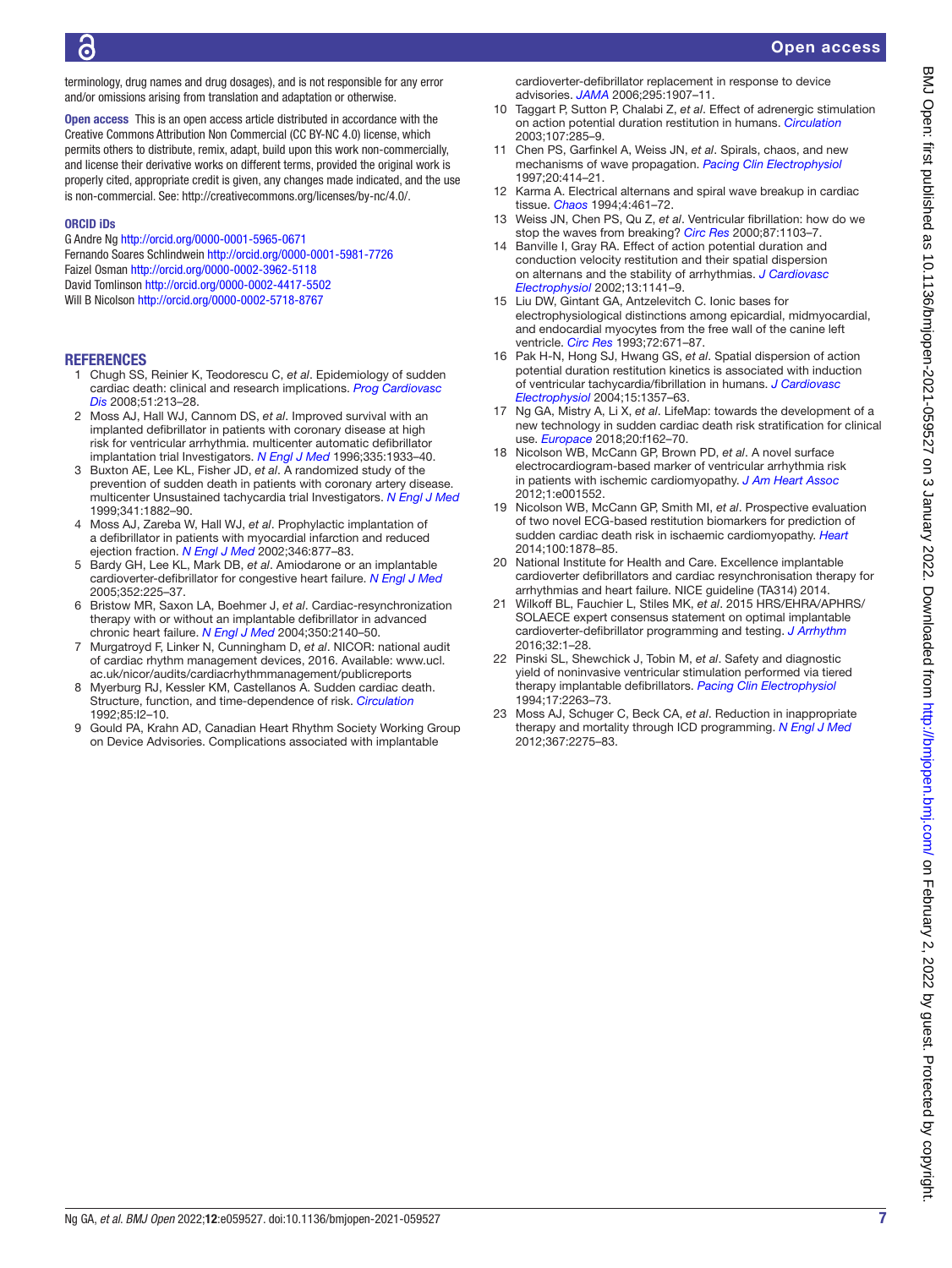# **Appendix 1 – Chief Investigator and Principal Investigators**

# **Chief Investigator:**

Prof GA Ng (University of Leicester)

# **Principal Investigators:**

Prof GA Ng (University Hospitals of Leicester NHS Trust),

Dr C Barr (Dudley Group NHS Foundation Trust),

Dr M Bates (South Tees Hospitals NHS Trust)

Dr J Caldwell (Hull and East Yorkshire NHS Trust),

Dr M Das (The Newcastle Upon Tyne Hospitals NHS Foundation Trust),

Dr M Farooq (Kettering General Hospital NHS Foundation Trust)

Prof N Herring (Oxford University Hospitals NHS Foundation Trust),

Prof P Lambiase (University College London Hospitals NHS Foundation Trust),

Prof F Osman (University Hospitals Coventry and Warwickshire NHS Trust),

Dr M Sohal (St. George's University Hospitals NHS Foundation Trust),

Dr A Staniforth (Nottingham University Hospitals NHS Trust),

Dr M Tayebjee (Leeds Teaching Hospitals NHS Trust),

Dr D Tomlinson (Plymouth Hospitals NHS Trust),

Dr Z Whinnett (Imperial College Healthcare NHS Trust),

Dr A Yue (University Hospital Southampton NHS Foundation Trust)